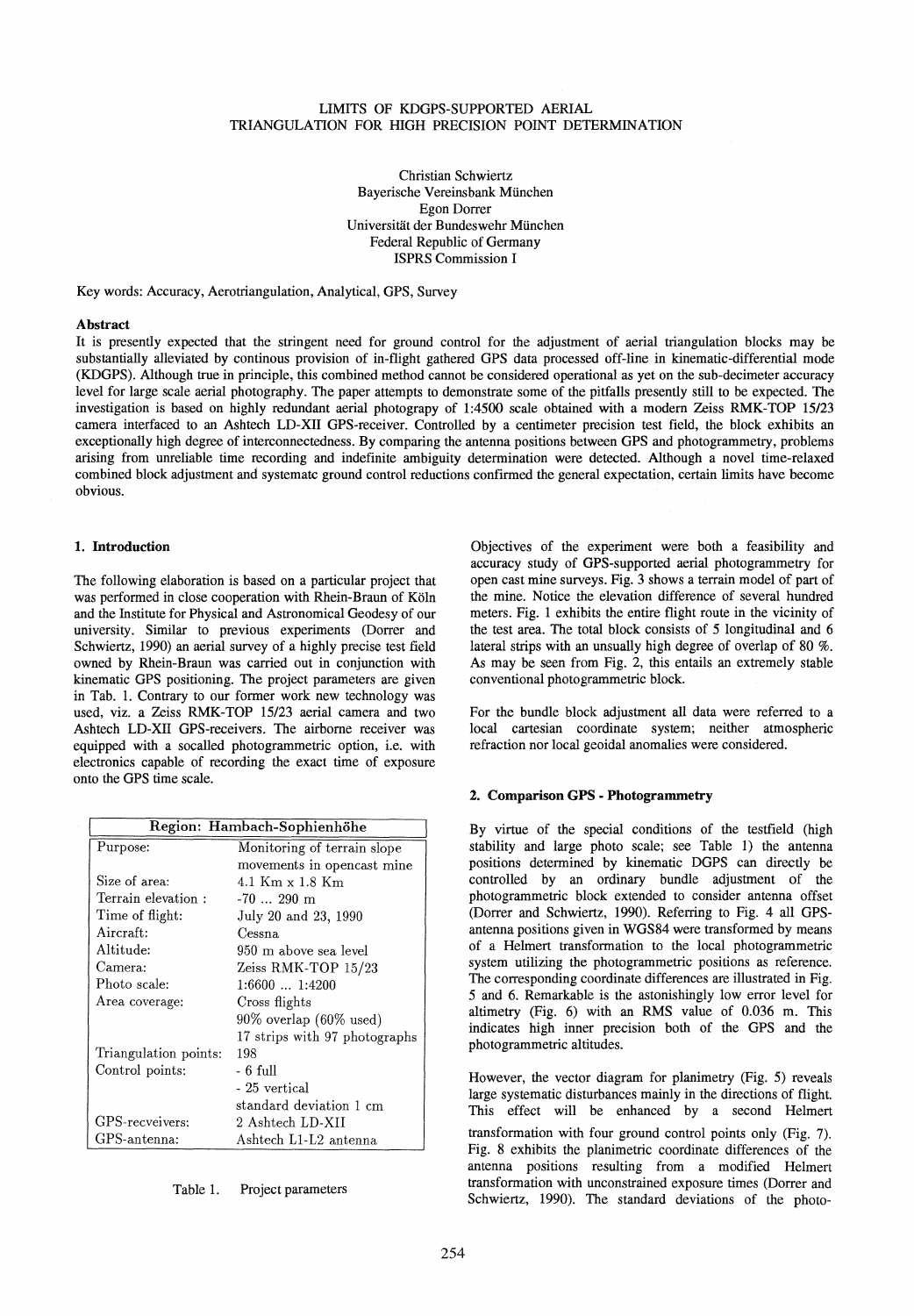





Figure 2. Photo coverage of test block

Figure 3. Surface representation of test block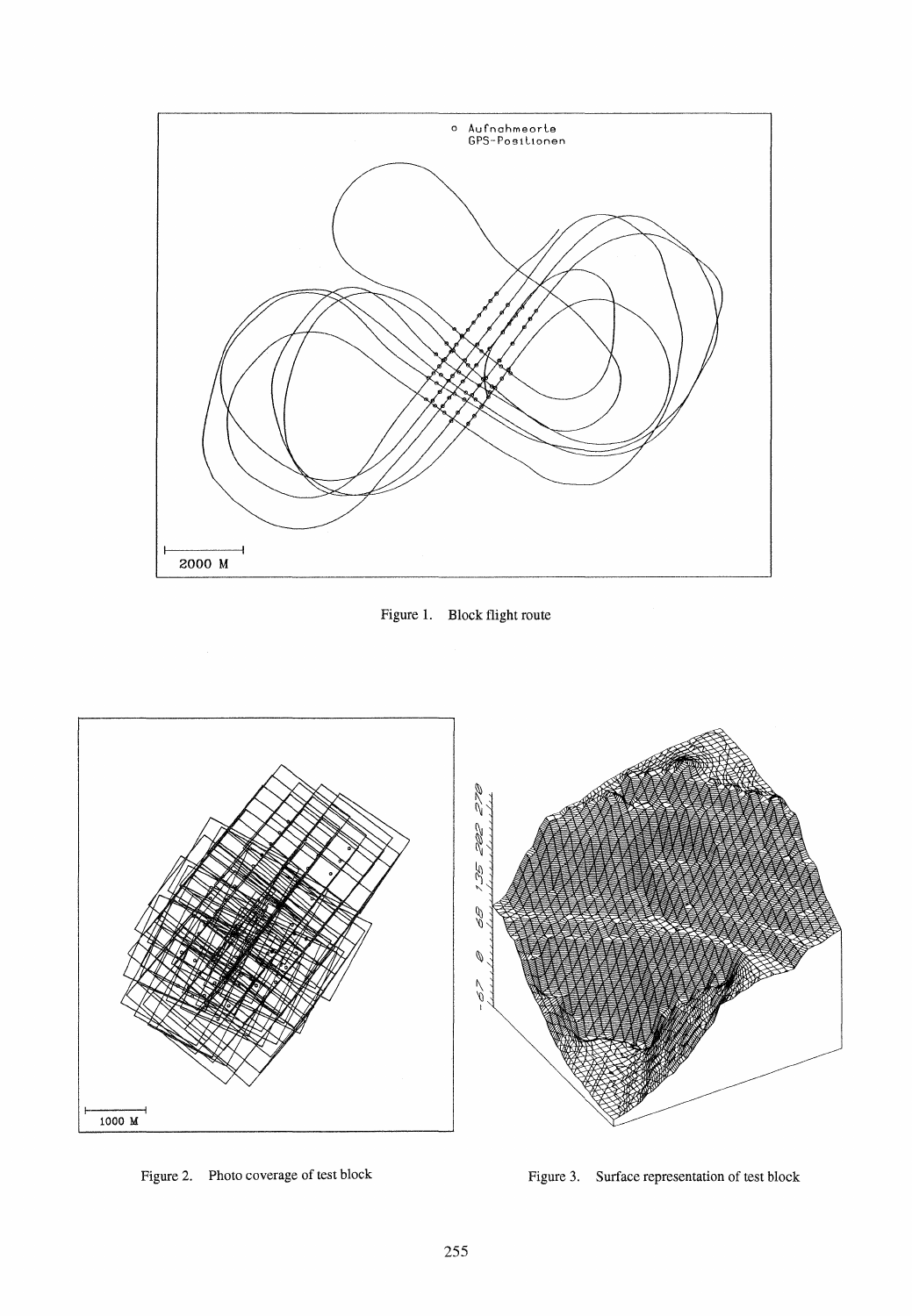

Figure 4. Schematic procedure of the comparison

| standard deviation                  |          |          |          |  |
|-------------------------------------|----------|----------|----------|--|
| of photogrammetric antenna position |          |          |          |  |
|                                     | X        |          | 7.       |  |
| (m <sub>1</sub> )<br>$\sigma$       | 0.047    | 0.051    | 0.070    |  |
| max.<br>(m)                         | 0.123    | 0.160    | 0.126    |  |
| min.<br>(m)                         | 0.023    | 0.023    | 0.055    |  |
| $residuals$ (m)                     |          |          |          |  |
| RMS(m)                              | 0.056    | 0.047    | 0.035    |  |
| max.<br>m                           | 0.208    | 0.123    | 0.088    |  |
| min.<br>m                           | $-0.177$ | $-0.167$ | $-0.096$ |  |

Table 2. Standard deviations and residual differenees



Figure 5. Planimetrie eoordinate differenees after Helmert transformation



Figure 6. Altitude differenees after Helmert transformation

grammetrie antenna positions as well as the residual eoordinate differenees eorresponding to the time-relaxed transformation are listed in Table 2. The two sets of error values agree rather well with each other. The gross planimetric error vectors in Fig. 5 are obviously eaused by time reeording errors.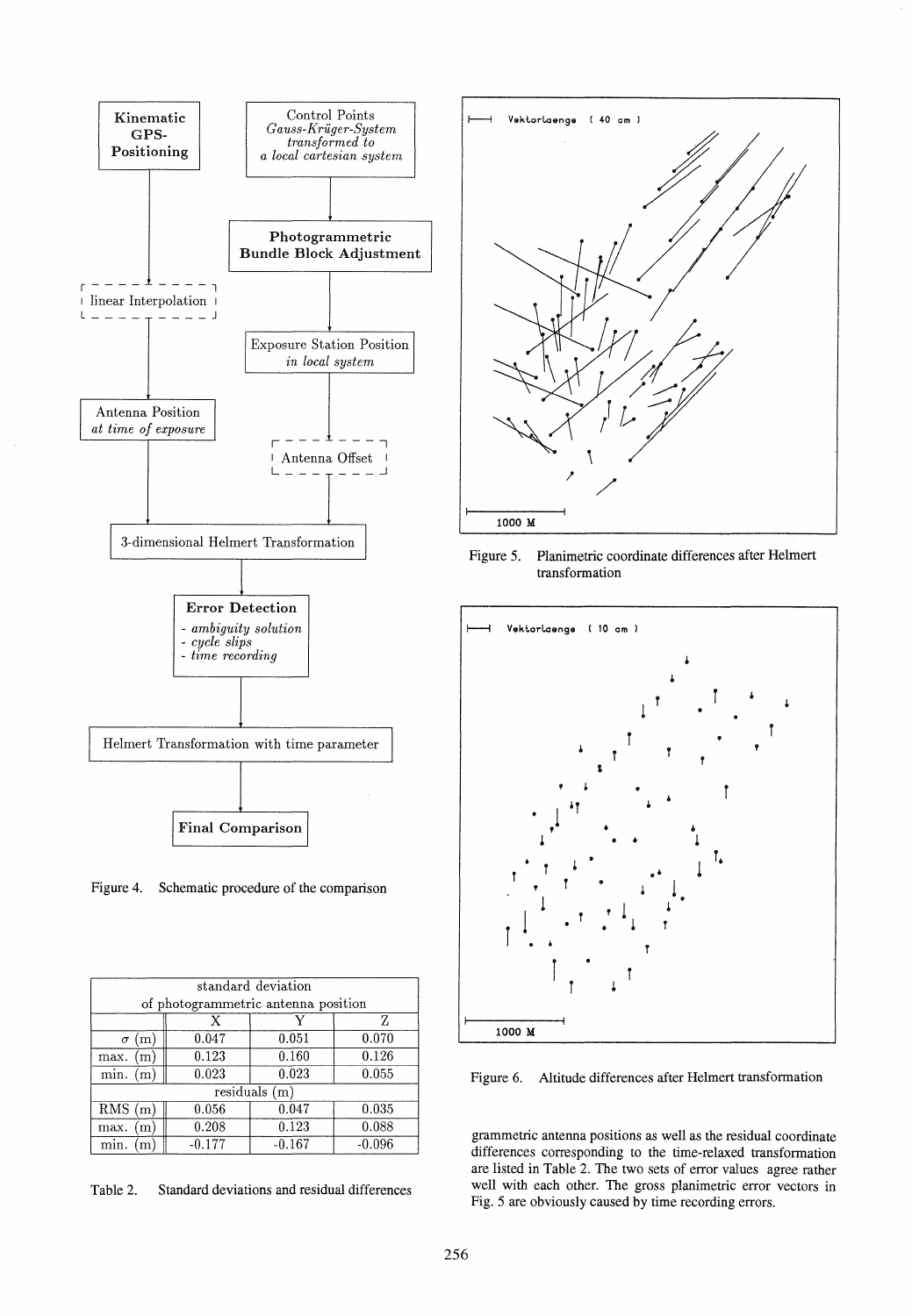

Figure 7. Planimetrie coordinate differences after Helmert transformation using 4 GCP's only



Figure 8. Planimetrie coordinate differences after modified Helmert transformation with unconstrained times.

### 3. Bundle Adjustment Combined with GPS

In order to detect the influence of the GPS-determined airbome antenna positions upon the photogrammetric approach, several versions of a combined block adjustment were investigated. The available program package MMOR, a modification of MOR (Wester-Ebbinghaus, 1985) allows antenna offsets, inner orientation and other parameters to be considered. Within the study, however, nether lens distortion (maximum  $3 \mu m$ ) nor additional parameters were taken into account.

All versions 0 to 5 encompass the photographs of flight one only (Fig.2), and are compared to a conventional reference block adjustment using the entire set of photographs taken during two days (flights one and two).

| Version     | $\hat{\sigma}_0$ | $\sigma_X$ | $\sigma_Y$ | $\sigma_Z$ | RX       | $RY$ $RZ$  |      |
|-------------|------------------|------------|------------|------------|----------|------------|------|
|             | $(\mu)$          |            | $\rm (cm)$ |            |          | $\rm (cm)$ |      |
| ref.        | 3.9              | 1.21       | 1.22       | 1.75       |          |            |      |
| $_{\rm V0}$ | 3.9              | 1.32       | 1.32       | 1.87       | 0.85     | 0.75       | 1.96 |
| V1          | 3.8              | 1.26       | 1.24       | 2.22       | 1.06     | 0.83       | 3.27 |
| V2          | 3.8              | 1.27       | 1.24       | 2.69       | 0.88     | 0.80       | 3.41 |
| V3          | 3.9              | 1.30       | 1.28       | 2.61       | 1.51     | 1.08       | 3.09 |
| V4          | $3.8\,$          | 1.75       | 1.75       | 2.84       | $1.85\,$ | .41        | 2.91 |
| V5          | $3.8\,$          | 2.17       | 2.09       | 7.84       | 2.51     | 1.57       | 7.39 |

Table 3. Accuracy of combined block adjustment for different versions

Version 0 represents a contentional photogrammetric bundle adjustment with 6 full and 25 height control points. Its results may be considered as reference for the following versions. Fig. 9a/b exhibit the planimetric (a) and altimetric (b) coordinate residuals with respect to the reference block. A few rather large height residuals at the upper end of the block are typical for the investigated data and will appear throughout the other versions, too.

Tab. 3 lists the standard errors and RMS-values of the residuals for all versions. The versions I to 5 are defined as bundle adjustment combined with GPS, viz.

- Version 1 8 ground control points (2 vertical only)
- Version 2 6 ground control points
- Version 3 4 ground control points
- Version 4 1 ground control point
- Version 5 without ground control.

As an example, Fig. 10a/b exhibit the residuals for version 2, Fig. 11a/b for version 4. Evidently, systematic perturbations as yet not understood result in a deteriorating influence. Finally, Tab. 4 gives an indication of the resulting values for the inner

orientation parameters depending on the individual versions. When compared to the original calibration values, systematic shifts can clearly be recognized.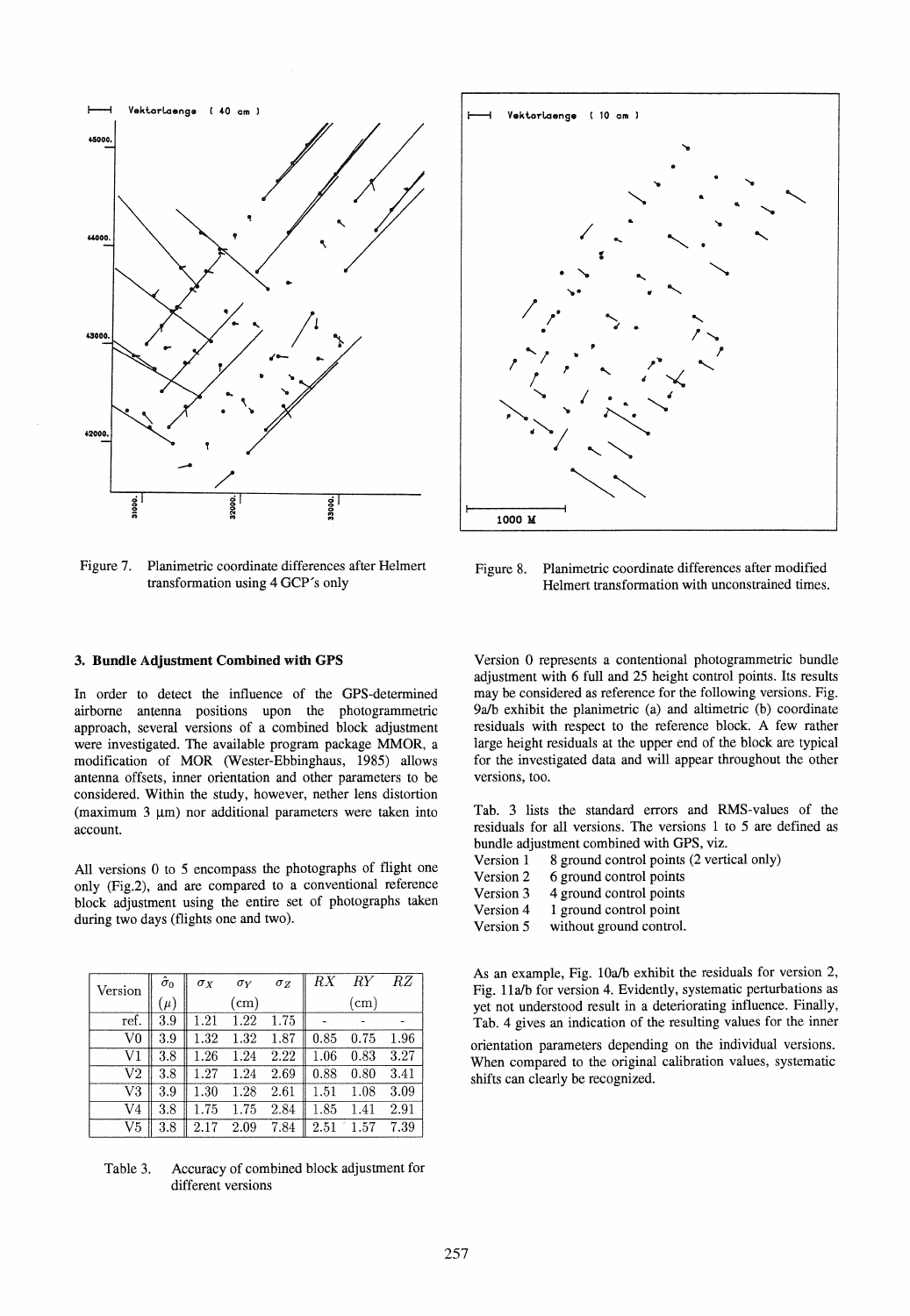

Figure 9a, b. Conventional photogrammetric bundle block adjustment as reference (version 0)



Figure lOa, b. Residuals of combined block adjustment with 6 GCP's (Version 2)